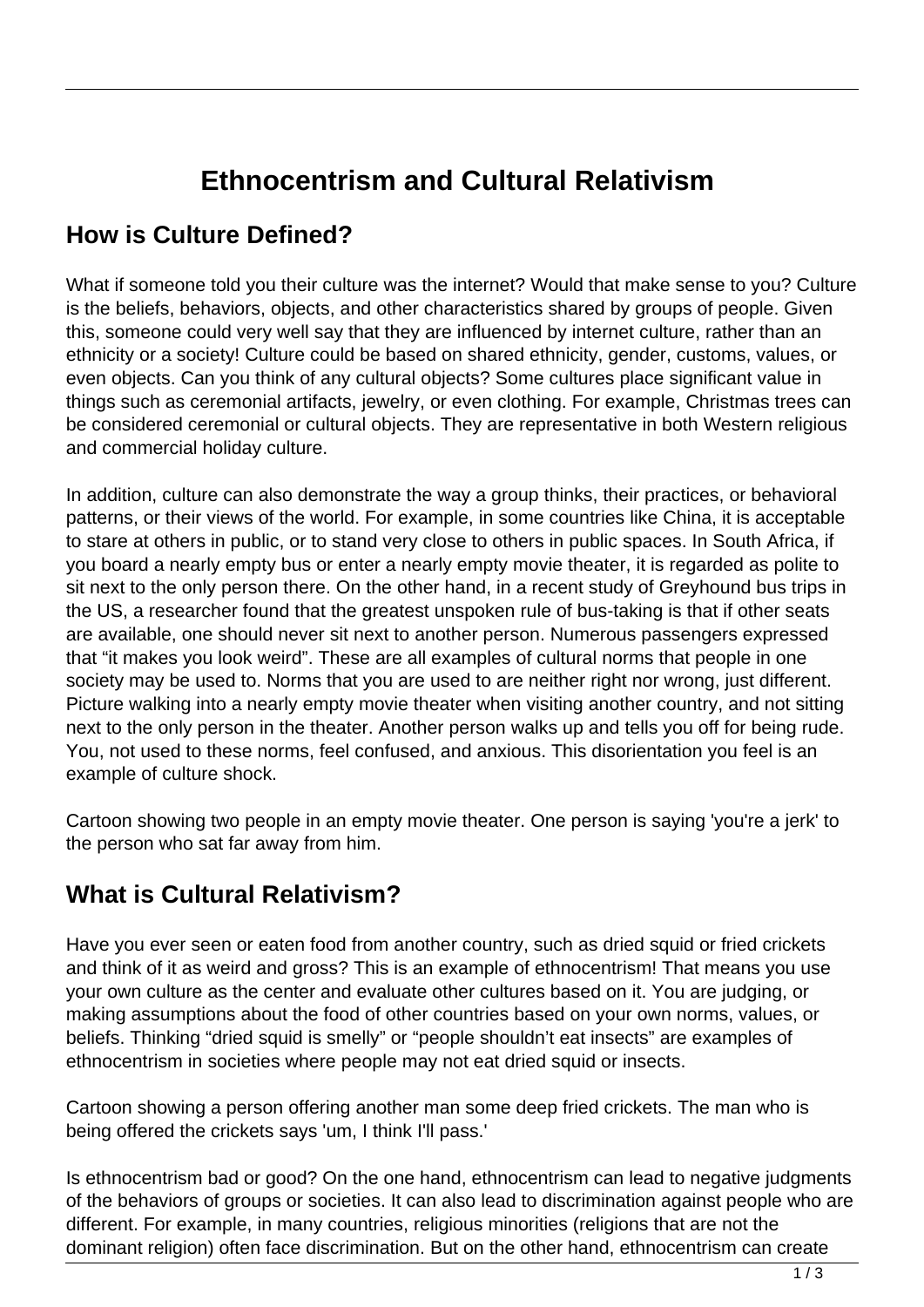loyalty among the same social group or people in the same society. For example, during the World Cup or Olympics, you may tend to root for your own country and believe that the players or teams representing your country are much better. National pride is also part of ethnocentrism.

To avoid judging the cultural practices of groups that are different to yours, we can use the cultural relativism approach. Cultural relativism refers to not judging a culture to our own standards of what is right or wrong, strange or normal. Instead, we should try to understand cultural practices of other groups in its own cultural context. For example, instead of thinking, "Fried crickets are disgusting! " one should instead ask, "Why do some cultures eat fried insects?". You may learn that fried crickets or grasshoppers are full of protein and in Mexico, it is famous Oaxaca regional cuisine and have been eaten for thousands of years as a healthy food source!

Cartoon showing a person offering another man some deep fried crickets. The man who is being offered the crickets asks to know more about them.

Cartoon showing a person offering another man some deep fried crickets. The man who is being offered the crickets asks to know more about them.

Some people worry that the concept of culture can also be abused and misinterpreted. If one culture behaves one way, does that mean all cultures can behave that way as well? For example, many countries and international organizations oppose the act of whaling (the fishing of whales) for environmental reasons. These environmental organizations say that there are not many whales left and such fishing practices should be stopped. However, other countries argue that whaling is a cultural practice that has been around for thousands of years. Because it may be part of a country's oceanic culture, this country may say that such a cultural practice should not be opposed based on cultural differences, say, by an inland country that does not understand. Who gets to define what a moral cultural behavior is? Is whaling immoral? Two different cultures may have very different answers, as we saw in the above example. Another more extreme instance would be female genital cutting in some parts of the world. Locally, it is argued that the practice has cultural roots, but such a practice has raised concerns among many international human rights organizations.

Anthropologists say that when we think about different cultures and societies, we should think about their customs in a way that helps us make sense of how their cultural practices fits with their overall cultural context. For example, having several wives perhaps makes economic sense among herders who move around frequently. Through such an understanding, polygamy makes cultural sense.

## **What is the Sapir-Whorf Hypothesis (Linguistic Relativism) and How does It Impact Us?**

In the 1930s, two anthropologists Edward Sapir and Benjamin Lee Whorf, noticed that the Hopi Indians in the United States had no words to differentiate between the past, present, and future. This was a surprising discovery. In English, we can easily think of tense and know what time frame someone is referring to. The two scholars found that the way language is used affected the way we think about and perceive the world. In other words, worldviews and cultural